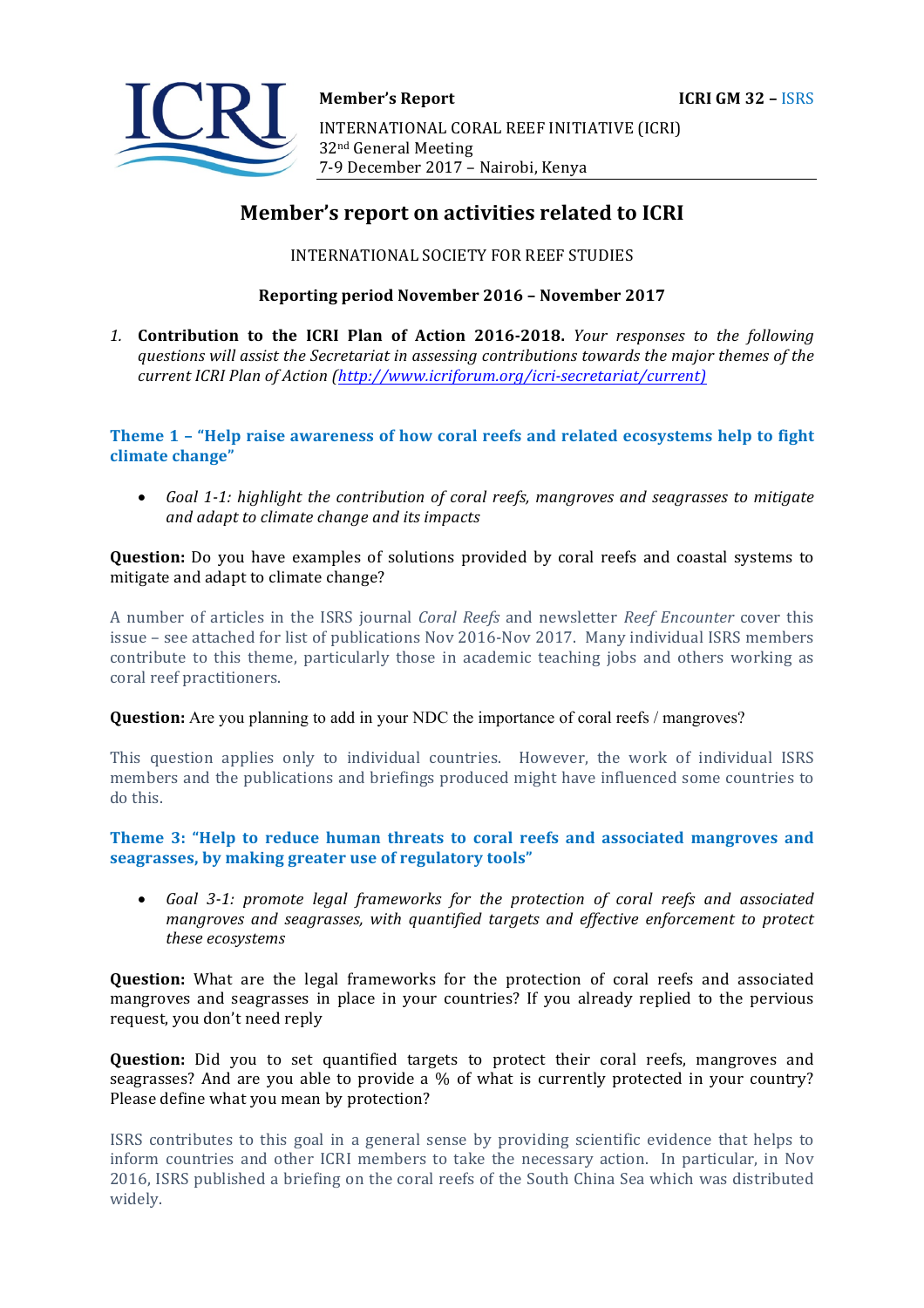• Goal 3-2: encourage a ban on plastic microbeads in cosmetic products

**Question:** How did you implement the **recommendation** to reduce plastic microbeads pollution in marine environment?

ISRS has not yet participated in this action, but if there is a need for scientific evidence in relation to plastic microbeads and coral reefs, we could consider developing a briefing.

• Goal 3-3: *improve regulation and enforcement to reduce direct anthropogenic damage due* to dredging and physical alteration of reef structures

**Question:** are you working on this topic? If yes, could you please share with us your work. Please note that the information provided will help us to develop a recommendation for the next ICRI General Meeting. Please send us information as soon as possible,

Individual ISRS members work on this, both academically and practically. The forthcoming European Coral Reef Symposium, jointly sponsored by ISRS, includes a session on this topic that might help ICRI members in the future.

• Goal 3-4: promote the deployment of mooring devices limiting the mechanical destruction *of coral reefs and seagrasses* 

**Question:** are you working on this topic? If yes, could you please share with us your work. Please note that the information provided will help us to develop a recommendation for the next ICRI General Meeting. Please send us information as soon as possible.

Individual ISRS members may be working on this. ISRS could consider preparing a briefing on the scientific evidence available to inform management decisions about moorings in coral reefs and seagrasses.

• Goal 3-5: review issues related to the impact of sunscreens and other endocrine disruptors *on coral reefs, and encourage the production of sunscreens that are proven not to damage coral reefs* 

**Question:** are you working on this topic? If yes, could you please share with us your work. Please note that the information provided will help us to develop a recommendation for the next ICRI General Meeting. Please send us information as soon as possible.

ISRS is preparing a briefing on this topic, the draft of which will be submitted to the 2017 ICRI General Meeting.

# Theme 4: "Monitor the state of reefs in order to better manage them"

• *Goal 4-2: better monitor the phenomena of coral bleaching* 

### **Question:** How did you implement the recommendation on addressing the decline in coral reef health due to global bleaching events?

ISRS members play in major role globally in the monitoring of coral reefs, and in particular bleaching. Both the journal and newsletter carry publications relating to this topic. A Special Issue of Coral Reefs on the Third Global Bleaching Event is in preparation.

### **Theme 5: "Progress via education"**

• *Goal* 5-1: prepare for the 2018 International Year of the Reef (IYOR)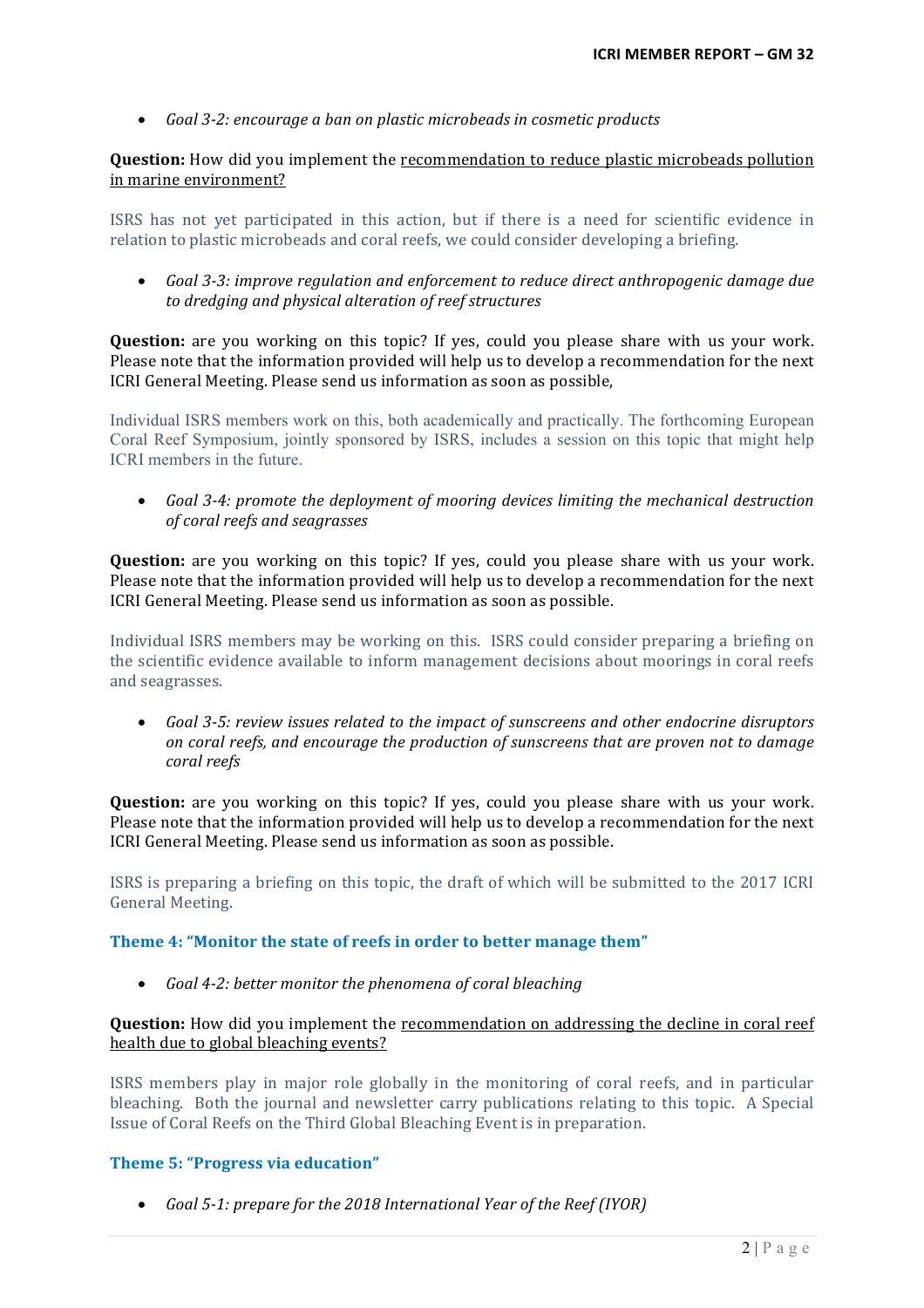**Question:** How did you implement the Recommendation designating 2018 as the third International Year of the Reef? Please let us also know what are you planning to celebrate IYOR2018.

- An article promoting IYOR was published in Reef Encounter, and IYOR will continue to be promoted in the newsletter in 2018;
- e-mail discussions have been held about key IYOR messages with ISRS members;
- ECRS, which is sponsored by ISRS, will be holding an event to launch IYOR in Europe
- ISRS Conservation, Education and Student Committees are considering ways in which ISRS members can contribute further. The Education Committee, through its members have a variety of activities planned.

## **Please also list the educational material that you've developed in the past, so we can** share it on the **IYOR** website.

The ISRS Education Committee is compiling information on educational materials and could provide this to ICRI members; a process for this could be developed.

### **Question:** Would you like to report on one of your activities during the ICRI GM meeting?

We hope to have someone reporting briefly on progress with the sunscreen briefing

**2. Publications.** Please list relevant publications/reports (related to the ICRI plan of action) you have released during this reporting period.

See Annex for list of contents of the two issues of the newsletter Reef Encounter, and the 4 issues of the journal, Coral Reefs, that have been produced in this reporting period.

### 3. **General Information.** (Note that this information will be posted on the ICRI website on your member page: http://www.icriforum.org/about-icri/members-networks.)

| Member type (Country / Organization): |  |
|---------------------------------------|--|
| <b>Focal Point 1:</b>                 |  |
| Name: Sue Wells                       |  |
| Title/Organization:                   |  |
| Email: suewells1212@gmail.com         |  |
| <b>Focal Point 2:</b>                 |  |
| Name: Rupert Ormond                   |  |
| Title/Organization:                   |  |
| Email:                                |  |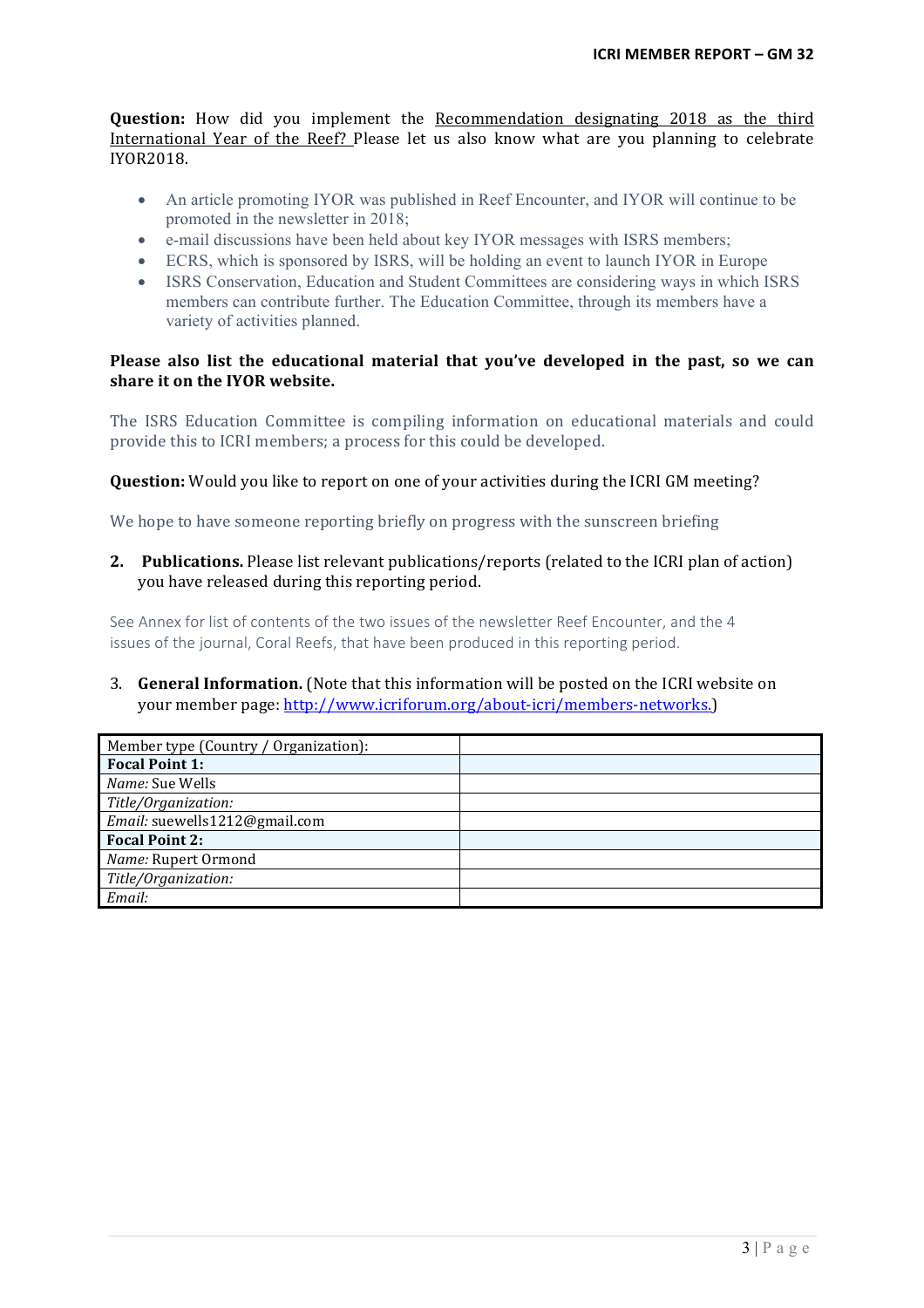**Annex. ISRS Publications Nov 2016-Nov 2017 -** Selection of articles that contribute to the ICRI Action Plan

#### **Coral Reefs: Dec 2016, Vol 35 (4)**

The potential of azooxanthellate poriferan hosts to assess the fundamental and realized *Symbiodinium* niche: evaluating a novel method to initiate *Symbiodinium* associations. Brian Strehlow, Sarah Friday, Mark McCauley, Malcolm Hill. pp 1201-1212

Population distribution, host-switching, and chemical sensing in the symbiotic shrimp *Lysmata pederseni*: implications for its mating system in a changing reef seascape J. Antonio Baeza, Rodrigo Guéron, Lunden Simpson, Louis J. Ambrosio. pp 1213-1224

Near-future ocean acidification enhances the feeding rate and development of the herbivorous juveniles of the crown-of-thorns starfish, *Acanthaster planci.* Pamela Z. Kamya, Maria Byrne, Alexia Graba-Landry, Symon A. Dworjanyn. pp 1241-1251

Chemically cued suppression of coral reef resilience: Where is the tipping point? Rohan M. Brooker, Mark E. Hay, Danielle L. Dixson. pp 1263-1270

Ecological limitations to the resilience of coral reefs. Camilo Mora, Nicholas A. J. Graham, Magnus Nyström pp 1271-1280

Interactive effects of three pervasive marine stressors in a post-disturbance coral reef. Michael A. Gil, Silvan U. Goldenberg, Anne Ly Thai Bach, Suzanne C. Mills pp 1281-1293

Hope for coral reef rehabilitation: massive synchronous spawning by outplanted corals in Okinawa, Japan. Yuna Zayasu, Chuya ShinzatoPage 1295

Sediments influence accumulation of two macroalgal species through novel but differing interactions with nutrients and herbivory. Rachel J. Clausing, Sarah Joy Bittick, Caitlin R. Fong, Peggy Fong. pp 1297-1309

Strategies of dissolved inorganic carbon use in macroalgae across a gradient of terrestrial influence: implications for the Great Barrier Reef in the context of ocean acidification. Guillermo Diaz-Pulido, Christopher Cornwall, Patrick Gartrell, Catriona Hurd…pp 1327-1341

New constraints on the spatial distribution and morphology of the *Halimedabioherms* of the Great Barrier Reef, Australia. Mardi A. McNeil, Jody M. Webster, Robin J. Beaman, Trevor L. GrahamPages 1343-1355

Recruitment, mortality, and resilience potential of scleractinian corals at Eilat, Red Sea. Tom Shlesinger, Yossi Loya. pp 1357-1368

Variation in calcification rate of *Acropora downingi* relative to seasonal changes in environmental conditions in the northeastern Persian Gulf. Jahangir Vajed Samiei, Abolfazl Saleh, Arash Shirvani, Neda Sheijooni Fumani…pp. 1371-1382

The true identity of *Siderastrea glynni* Budd & Guzmán, 1994, a highly endangered eastern Pacific scleractinian coral. Peter W. Glynn, Benjamin Grassian, Karl H. Kleemann, Juan L. Maté. pp 1399-1404

Skeletal records of community-level bleaching in *Porites* corals from Palau. Hannah C. Barkley, Anne L. Cohen. pp 1407-1417

Environmental factors limiting fertilisation and larval success in corals Rachael M. Woods, Andrew H. Baird, Toni L. Mizerek, Joshua S. Madin. pp 1433-1440

### **Coral Reefs Mar 2017, Vol 36 (1)**

Working with, not against, coral-reef fisheries Charles Birkeland. pp 1-11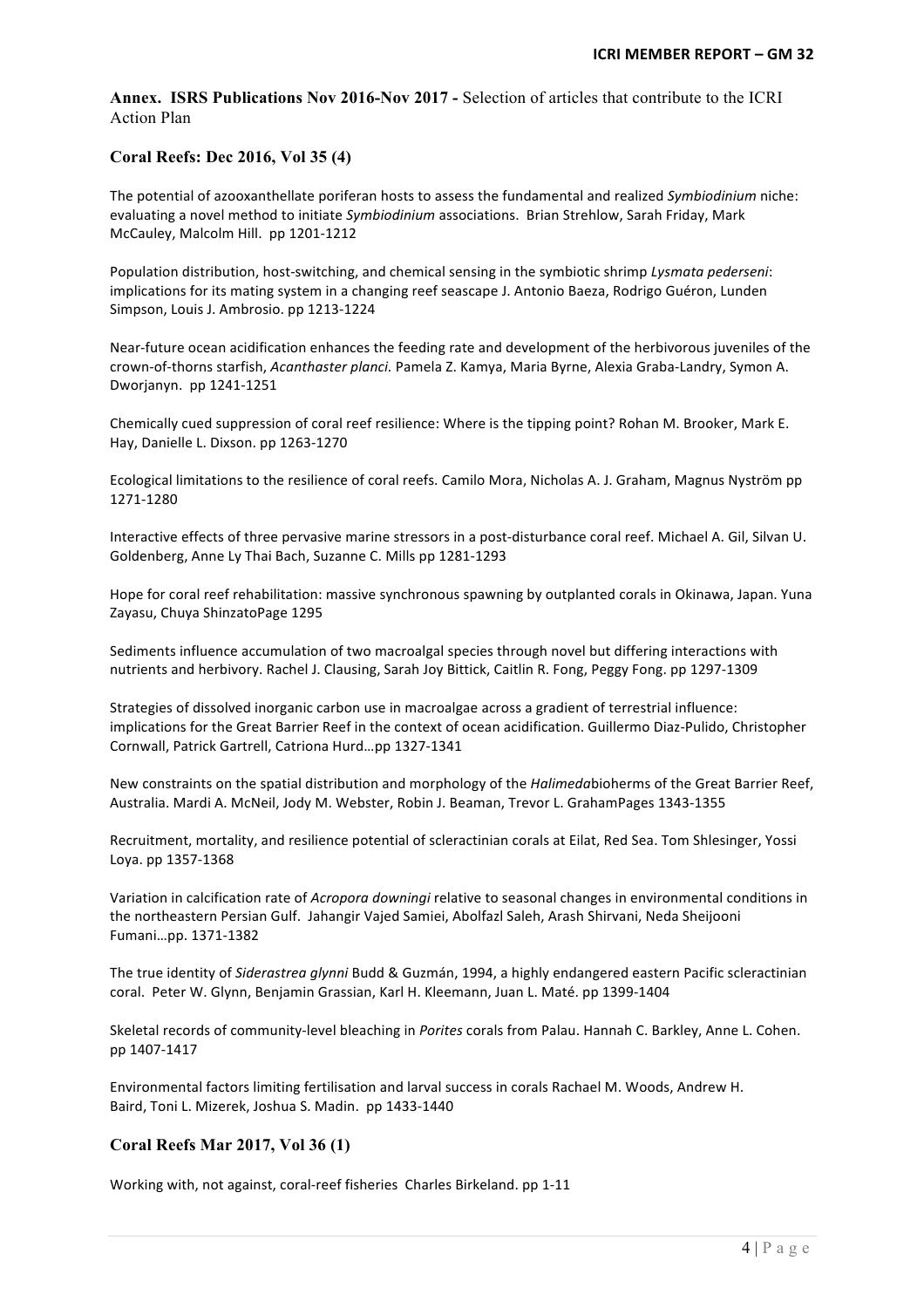Coral calcification under environmental change: a direct comparison of the alkalinity anomaly and buoyant weight techniques. Verena Schoepf, Xinping Hu, Michael Holcomb, Wei-Jun Cai, Qian Li...Pp 13-25

Low sediment loads affect survival of coral recruits: the first weeks are crucial. Mareen Moeller, Samuel Nietzer, Tom Schils, Peter J. Schupp pp 39-49

Spatial refugia mediate juvenile coral survival during coral-predator interactions. Clare Gallagher, Christopher Doropoulos. pp 51-61

Validation of degree heating weeks as a coral bleaching index in the northwestern Pacific. Hajime Kayanne pp 63-70

Uncoupling temperature-dependent mortality from lipid depletion for scleractinian coral larvae E. M. Graham, A. H. Baird, S. R. Connolly, M. A. Sewell, B. L. Willis. pp 97-104

Metabolite profiling of symbiont and host during thermal stress and bleaching in the coral *Acropora aspera.* Katie E. Hillyer, Daniel A. Dias, Adrian Lutz, Shaun P. Wilkinson...pp 105-118

Thermosensitive period of sex determination in the coral-reef damselfish *Acanthochromis olyacanthus* and the implications of projected ocean warming. G. G. Rodgers, J. M. Donelson, P. L. Munday pp 131-138

Extreme white colouration of frogfish *Antennarius maculatus* due to coral bleaching event Gabriel Grimsditch, Ahmed Basheer, D. E. P. Bryant p 167

Forecasting lionfish sources and sinks in the Atlantic: are Gulf of Mexico reef fisheries at risk? Matthew W. Johnston, Andrea M. Bernard, Mahmood S. Shivji. pp 169-181

Making evolutionary history count: biodiversity planning for coral reef fishes and the conservation of evolutionary processes. Sophie von der Heyden pp 183-194

Seaweed allelopathy to corals: are active compounds on, or in, seaweeds?. G. O. Longo, M. E. Hay. pp 247-253

Mapping coral reefs using consumer-grade drones and structure from motion photogrammetry techniques. Elisa Casella, Antoine Collin, Daniel Harris, Sebastian Ferse...pp 269-275

Shifts in species abundance of large benthic foraminifera *Amphistegina*: the possible effects of Tropical Cyclone Ita. Martina Prazeres, T. Edward Roberts, John M. PandolfiPages 305-309

Paternal identity influences response of *Acanthaster planci* embryos to ocean acidification and warming. Kate M. Sparks, Shawna A. Foo, Sven Uthicke, Maria Byrne, Miles Lamare. pp 325-338

# **Coral Reefs Jun 2017, Vol 36 (2)**

40 Years of benthic community change on the Caribbean reefs of Curaçao and Bonaire: the rise of slimy cyanobacterial mats. Didier M. de Bakker, Fleur C. van Duyl, Rolf P. M. Bak, Maggy M. Nugues...pp 355-367

Bleaching response of coral species in the context of assemblage response. Timothy D. Swain, Emily DuBois, Scott J. Goldberg, Vadim Backman...pp 395-400

Effect of short-term subaerial exposure on the cauliflower coral, *Pocillopora damicornis*, during a simulated extreme low-tide event. Ana Lucia Castrillón-Cifuentes, Diego F. Lozano-Cortés, Fernando A. Zapata pp 401-414

Temporal dynamics of black band disease affecting pillar coral (*Dendrogyra cylindrus*) following two consecutive hyperthermal events on the Florida Reef Tract. Cynthia L. Lewis, Karen L. Neely, Laurie L. Richardson…pp 427-431

Are mesophotic coral ecosystems distinct communities and can they serve as refugia for shallow reefs? Robert F. Semmler, Whitney C. Hoot, Marjorie L. Reaka. pp 433-444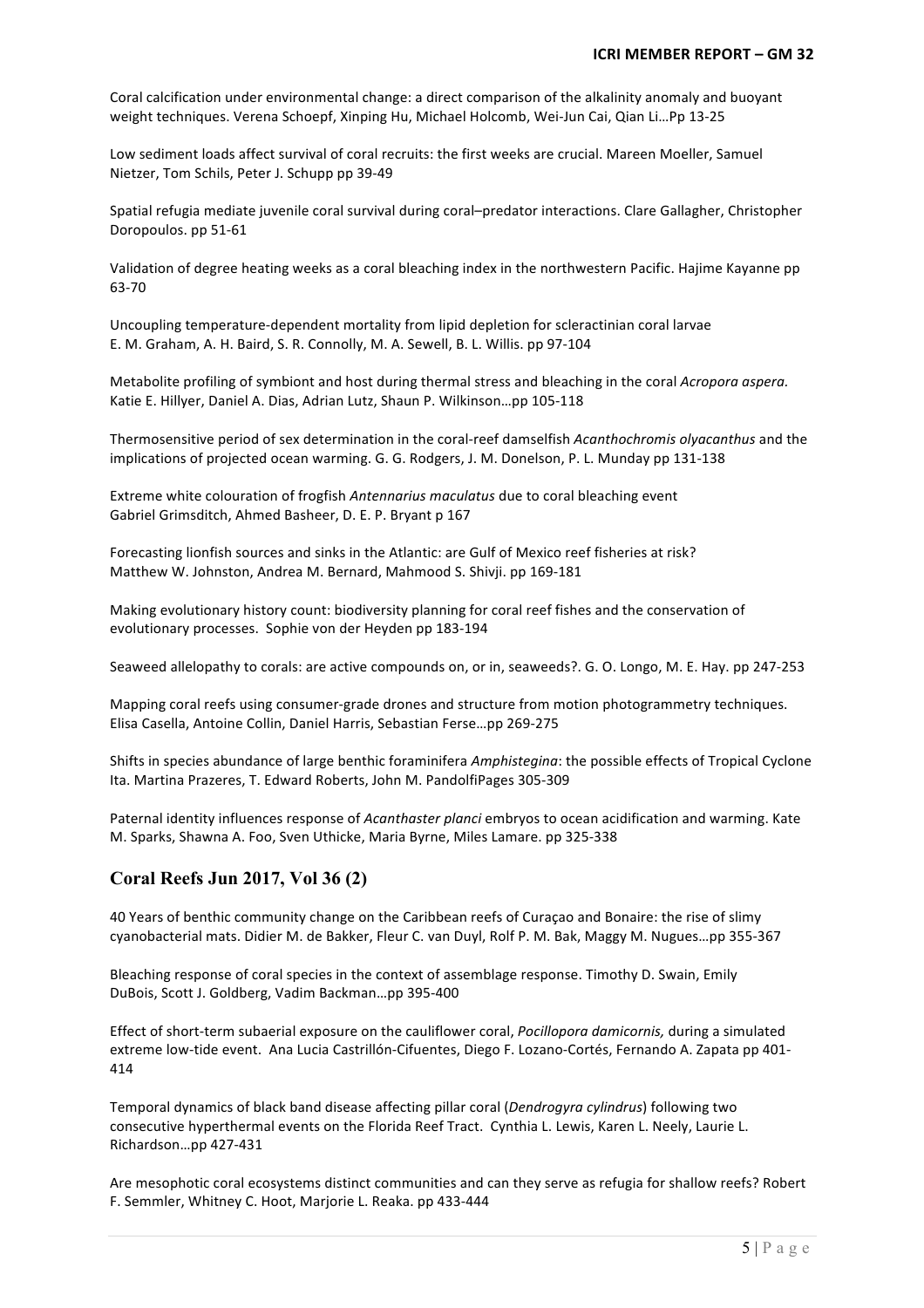Combined effects of sea water acidification and copper exposure on the symbiont-bearing foraminifer *Amphistegina gibbosa.* Joseane Aparecida Marques, Laura Fernandes de Barros Marangoni…Pp 489-501

Hydroacoustics for the discovery and quantification of Nassau grouper (*Epinephelus striatus*) spawning aggregations. J. P. Egerton, A. F. Johnson, L. Le Vay, C. M. McCoy, B. X. Semmens...Pp 589-600

Limited capacity for developmental thermal acclimation in three tropical wrasses. K. Motson, J. M. DonelsonPages 609-621

Temperate macroalgae impacts tropical fish recruitment at forefronts of range expansion. H. J. Beck, D. A. Feary, Y. Nakamura, D. J. Booth. pp 639-651

Interspecific variation in potential importance of planktivorous damselfishes as predators of *Acanthaster* sp. eggs. Zara-Louise Cowan, Scott D. Ling, Symon A. Dworjanyn, Ciemon F. Caballes...Pp 653-661

# **Coral Reefs Sept 2017, Vol 36 (3)**

Plasticity in skeletal characteristics of nursery-raised staghorn coral, *Acropora cervicornis* Ilsa B. Kuffner, Erich Bartels, Anastasios Stathakopoulos, Ian C. Enochs...pp 679-684

Palaeoecological records of coral community development on a turbid, nearshore reef complex: baselines for assessing ecological change. J. A. Johnson, C. T. Perry, S. G. Smithers, K. M. Morgan, N. Santodomingo...pp 685-700

Contrasting patterns of connectivity among endemic and widespread fire coral species (*Milleporg* spp.) in the tropical Southwestern Atlantic. Júlia N. de Souza, Flávia L. D. Nunes, Carla Zilberberg, Juan A. Sanchez...Pp 701-716

Submerged oceanic shoals of north Western Australia are a major reservoir of marine biodiversity. Cordelia Moore, Mike Cappo, Ben Radford, Andrew Heyward. pp 719-734

Connecting Palau's marine protected areas: a population genetic approach to conservation. Annick Cros, Robert J. Toonen, Megan J. Donahue, Stephen A. Karl. pp 735-748

Dissepiments, density bands and signatures of thermal stress in *Porites* skeletons. Thomas M. DeCarlo, Anne L. Cohen pp 749-761

Calcification responses to diurnal variation in seawater carbonate chemistry by the coral *Acropora formosa*. W. Y. Chan, S. M. Eggins. pp 763-772

Reef-fish larval dispersal patterns validate no-take marine reserve network connectivity that links human communities. Rene A. Abesamis, Pablo Saenz-Agudelo, Michael L. Berumen, Michael Bode…Pp 791-801

Localised hydrodynamics influence vulnerability of coral communities to environmental disturbances George Shedrawi, James L. Falter, Kim J. Friedman, Ryan J. Lowe...Pp 861-872

Severe consequences for anemonefishes and their host sea anemones during the 2016 bleaching event at Lizard Island, Great Barrier Reef. A. Scott, A. S. Hoey. p 873

Could the invasive scleractinians *Tubastraea coccinea* and *T. tagusensis* replace the dominant zoantharian *Palythoa caribaeorum* in the Brazilian subtidal? B. L. P. Luz, M. V. Kitahara. p 875

Modeled differences of coral life-history traits influence the refugium potential of a remote Caribbean reef. Sarah W. Davies, Marie E. Strader, Johnathan T. Kool, Carly D. Kenkel...pp 913-925

Expansion of corals on temperate reefs: direct and indirect effects of marine heatwaves. C. A. Tuckett, T. de Bettignies, J. Fromont, T. Wernberg pp. 947-956